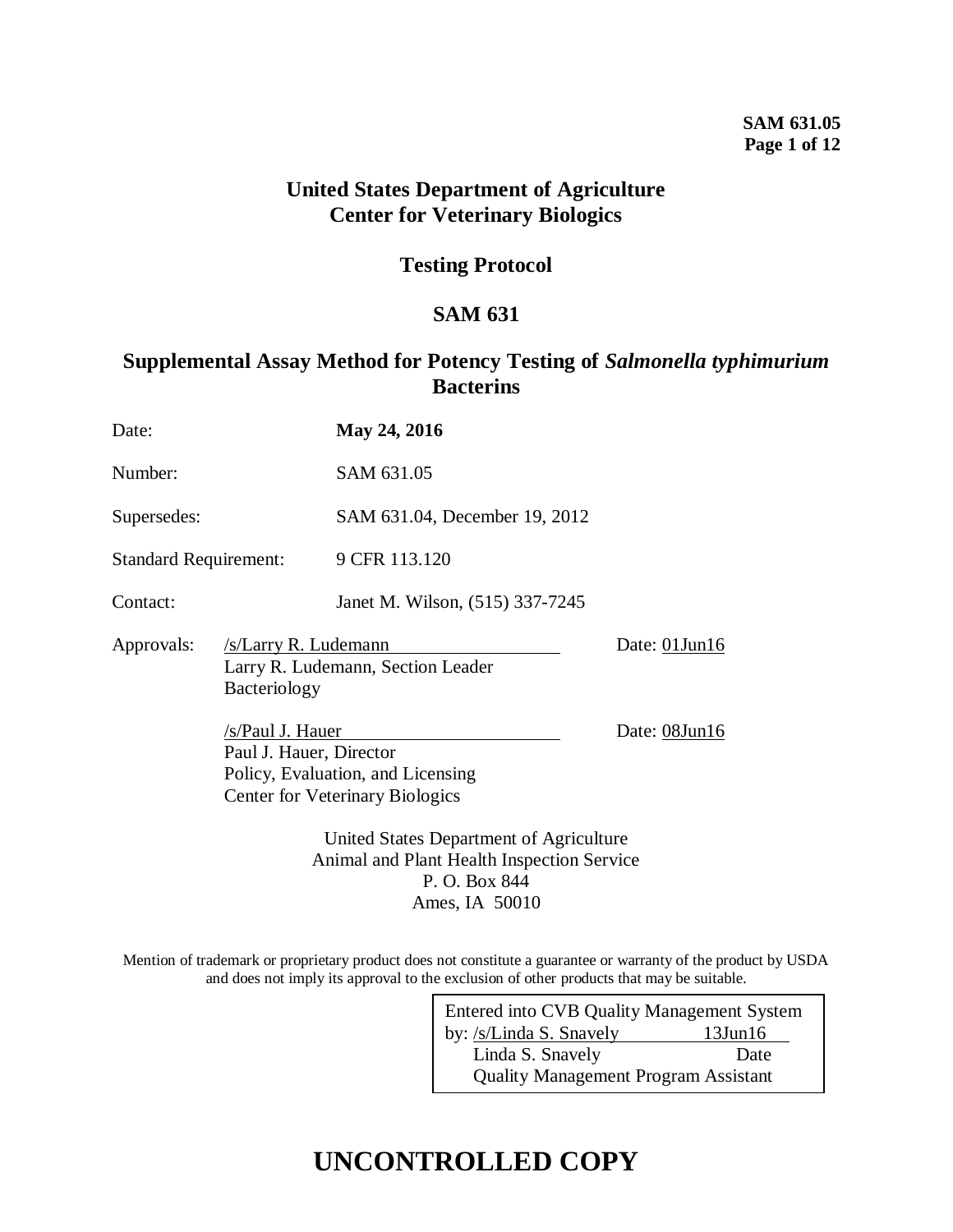#### **Table of Contents**

- **1. Introduction**
- **2. Materials**
	- **2.1 Equipment/instrumentation**
	- **2.2 Reagents/supplies**
	- **2.3 Animals**
- **3. Preparation for the Test**
	- **3.1 Personnel qualifications/training**
	- **3.2 Selection and handling of test mice**
	- **3.3 Preparation of supplies/equipment**
	- **3.4 Preparation of reagents**
- **4. Performance of the Test**
	- **4.1 Vaccination of test animals**
	- **4.2 Preparation of challenge in a biological safety cabinet**
	- **4.3 Timing and administration of challenge**
	- **4.4 Postinoculation plate count in a biological safety cabinet**
	- **4.5 Observation of mice after challenge**
- **5. Interpretation of the Test Results**
- **6. Report of Test Results**
- **7. References**
- **8. Summary of Revisions**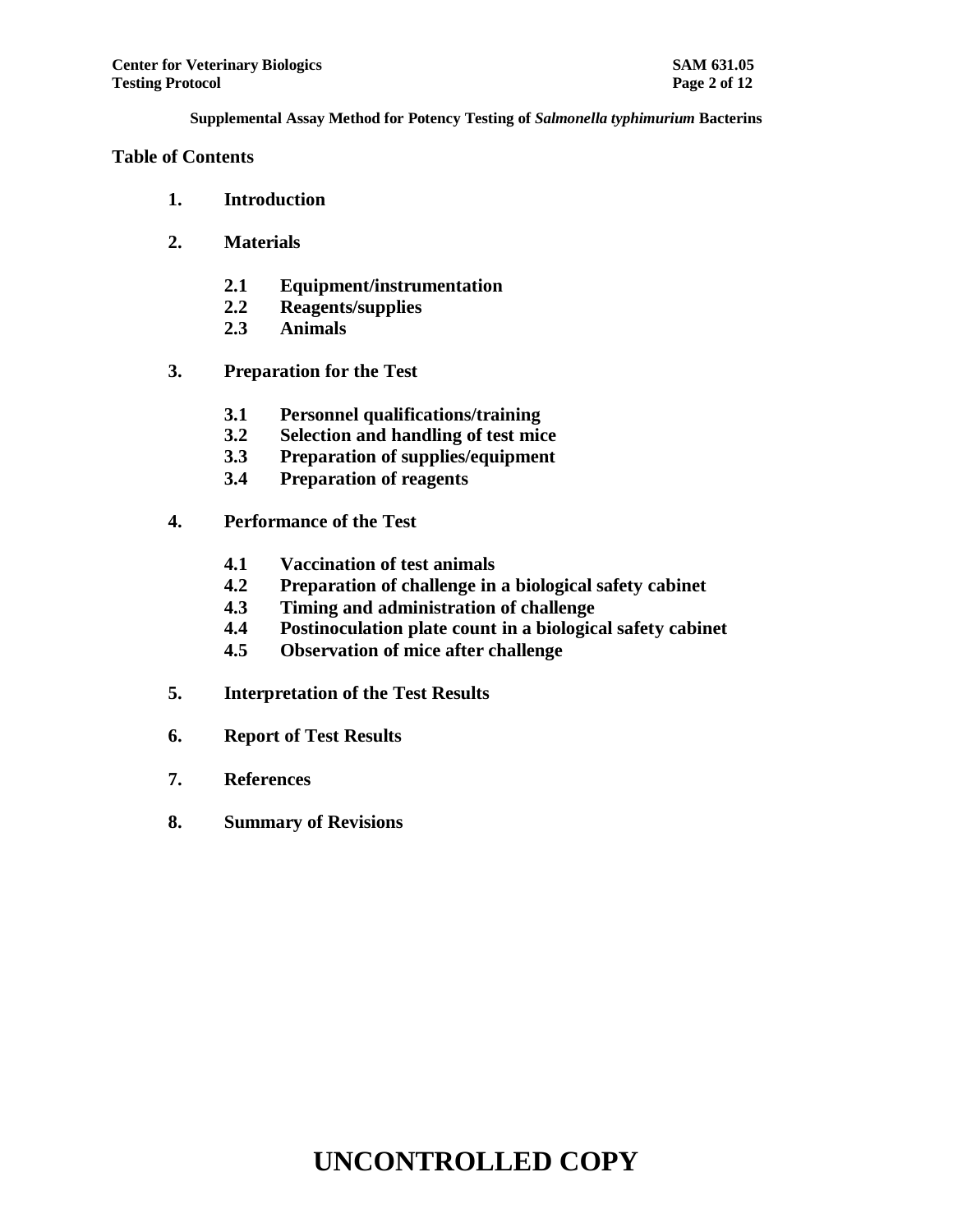#### **1. Introduction**

This Supplemental Assay Method (SAM) describes procedures for potency testing biological products containing *Salmonella typhimurium*, as prescribed in title 9, *Code of Federal Regulations* (9 CFR), part 113.120. Mice are vaccinated twice, 14 days apart, and challenged with a standard dose of virulent *S. typhimurium* 7 to 10 days after the second vaccination.

### **2. Materials**

### **2.1 Equipment/instrumentation**

Equivalent equipment or instrumentation may be substituted for any brand name listed below.

- **2.1.1** Spectrophotometer**,** Spectronic 20D+, (Spectronics Instruments)
- **2.1.2** Sterile inoculating loop
- 2.1.3 Bunsen burner or Bacti-Cinerator<sup>®</sup> (if non-sterile wire loop is used)
- **2.1.4** Incubator, 35°- 37°C
- 2.1.5 Micropipettors, 20- to 1000-µL
- **2.1.6** Test tube mixer, vortex-type
- **2.1.7** Crimper for aluminum rings on serum vials
- **2.1.8** Rotary shaker
- **2.1.9** Biological safety cabinet

### **2.2 Reagents/supplies**

Equivalent reagents or supplies may be substituted for any brand name listed below.

**2.2.1** *S. typhimurium* challenge culture, available from the Center for Veterinary Biologics (CVB). Refer to the current reagent data sheet for additional information.

**2.2.2** Test bacterin(s) containing *S. typhimurium*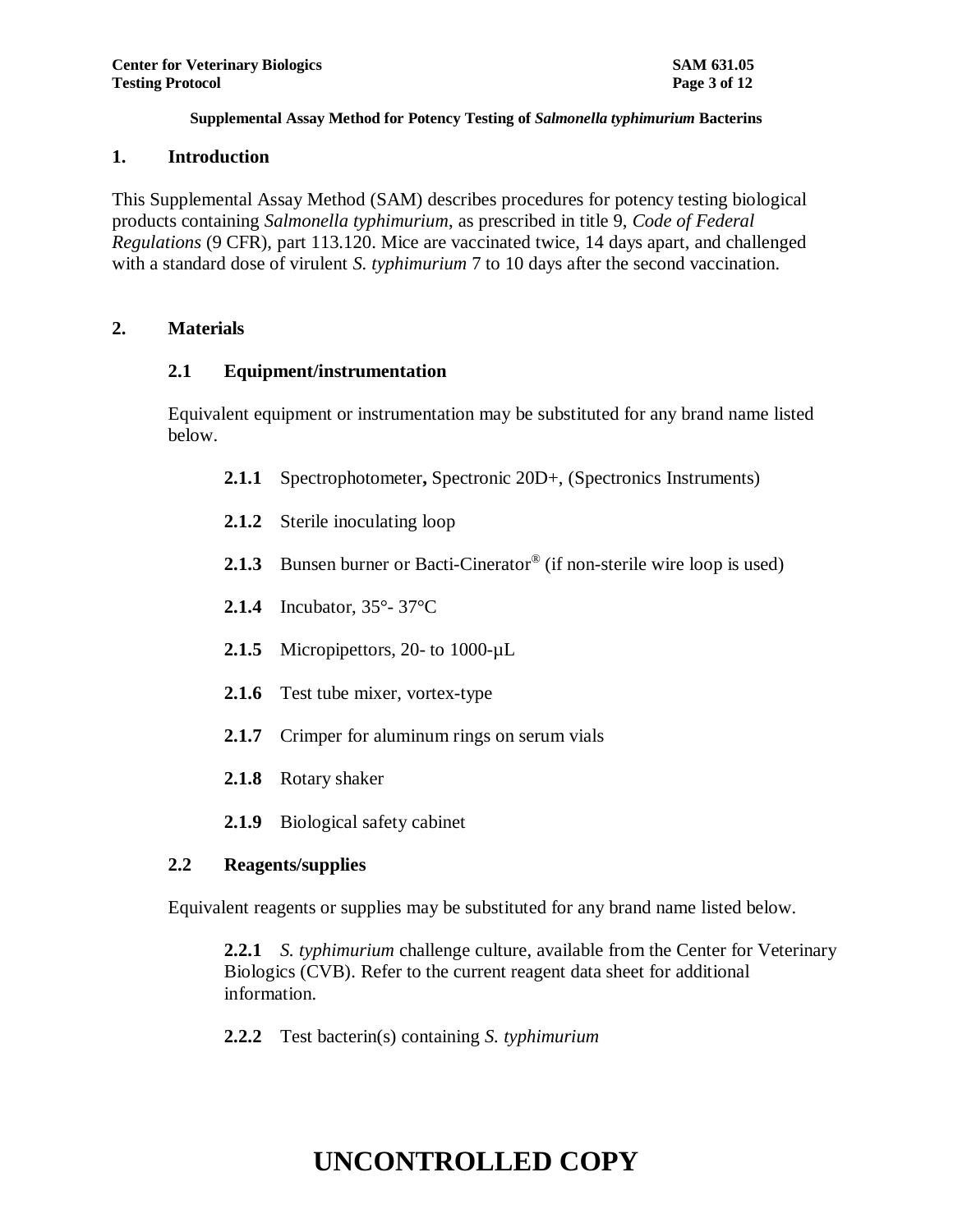**2.2.3** Appropriately-qualified *S. typhimurium* reference bacterin, available from the biologics manufacturer. This reagent is supplied to the CVB, upon request, with a reagent information sheet indicating handling and test information.

- **2.2.4** Syringes, 1-mL Tuberculin
- **2.2.5** Needles, 26-gauge, 3/8-inch
- **2.2.6** Glass serum bottle, 10- to 100-mL
- **2.2.7** Rubber stopper, 13 x 20-mm, and aluminum cap for serum bottle
- **2.2.8** Screw-cap glass tubes, 13 x 100-mm and 15 x 125-mm
- **2.2.9** Pipettes, 5-mL, 10-mL, and 25-mL
- **2.2.10** Micropipette tips, up to 1000-uL capacity
- **2.2.11** Glass rod, bent into L-shape
- **2.2.12** Tryptose agar plates or bovine blood agar plates
- **2.2.13** Tryptose broth
- **2.2.14** Phosphate-buffered saline (PBS)
- **2.2.15** Brain-heart infusion broth

**2.2.16** Screw cap flask, 1-L

#### **2.3 Animals**

**2.3.1** Mice, 16-22 g**.** Although the 9 CFR does not specify a mouse source, some colonies of mice may be relatively resistant to salmonellosis and therefore less suitable for this assay.

**2.3.2** Sixty mice are required for each serial to be tested (20 mice/dilution; 3 dilutions/serial). Sixty additional mice are required for the reference bacterin. Thirty mice are required to determine the  $LD_{50}$  of the challenge inoculum. All mice must be from the same source colony and of similar weight and/or age.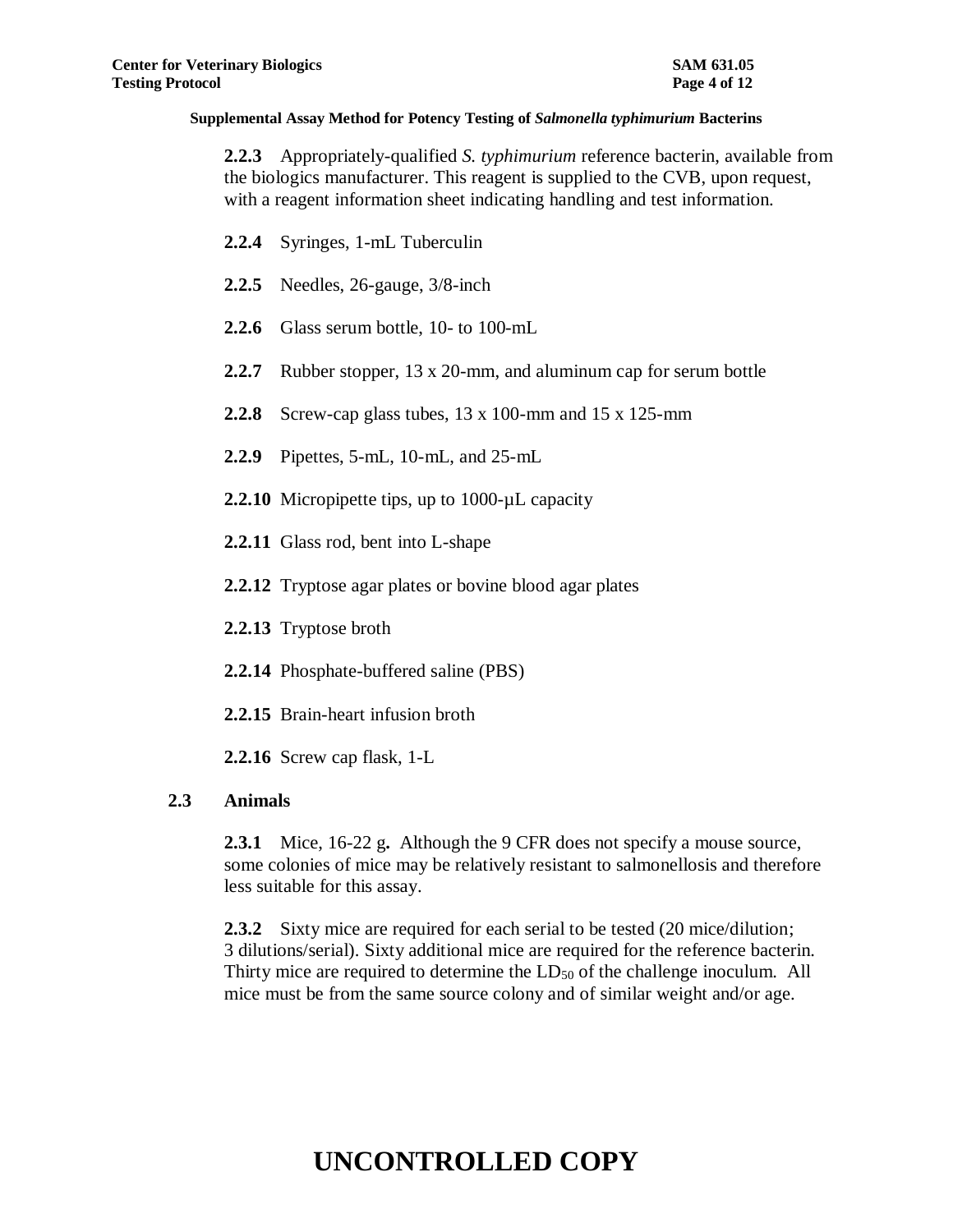#### **3. Preparation for the Test**

#### **3.1 Personnel qualifications/training**

Technical personnel need a working knowledge of the use of general laboratory chemicals, equipment, and glassware; and have specific training and experience in sterile technique, the handling of live bacterial cultures, and the handling of mice.

### **3.2 Selection and handling of test mice**

- **3.2.1** Mice of either sex may be used, but females are recommended.
- **3.2.2** All mice must be housed and fed in a similar manner.
- **3.2.3** Identify each cage of mice by treatment group.

**3.2.4** If any mice die after vaccination, but prior to challenge with live *S. typhimurium*, necropsy these mice to determine cause of death if the cause of death is not outwardly apparent. If the cause of death is unrelated to vaccination, file the necropsy report with the test records, and no additional action is needed. If death is attributable to the test bacterin, report the death immediately to the CVB-Inspection and Compliance, which may request further safety testing of the bacterin.

**3.2.5** When the test is concluded, instruct the animal caretakers to euthanize and incinerate the mice and to sanitize the contaminated rooms.

### **3.3 Preparation of supplies/equipment**

**3.3.1** Use only sterile bacteriological supplies.

**3.3.2** Operate and maintain all equipment according to manufacturers' recommendations and applicable standard operating procedures.

### **3.4 Preparation of reagents**

**3.4.1** *S. typhimurium* reference bacterin, provided by the biologics manufacturer. Refer to current reagent information sheet for details.

**3.4.2** *S. typhimurium* challenge culture, available from the CVB. Refer to current reagent data sheet for details.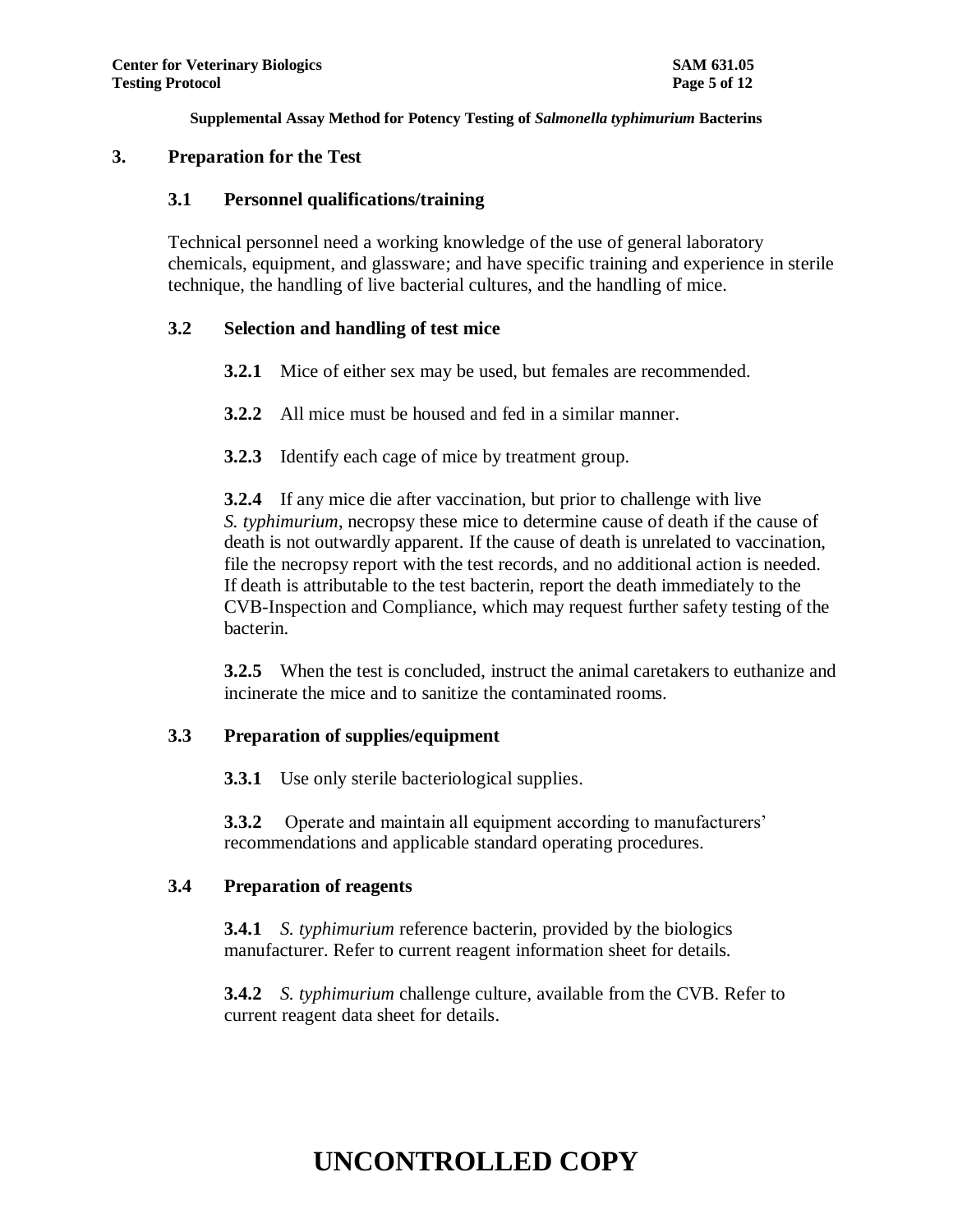**3.4.3** Phosphate-buffered saline – National Centers for Animal Health (NCAH) Media #10559

| Sodium chloride                | 8.0 g      |
|--------------------------------|------------|
| Potassium chloride             | 0.2 g      |
| Sodium phosphate, dibasic      | $1.15$ g   |
| Potassium phosphate, monobasic | 0.2 g      |
| Deionized water                | q.s. $1 L$ |

Adjust pH to  $7.2 \pm 0.1$ . Autoclave 20 minutes at  $\geq 121^{\circ}$ C. Store at  $20^{\circ}$ -  $25^{\circ}$ C for no longer than 6 months.

#### **3.4.4** Tryptose broth – NCAH Media #10404

| Tryptose broth powder (BBL or equivalent) | 26 g                   |
|-------------------------------------------|------------------------|
| Deionized water                           | q.s. $1000 \text{ mL}$ |

Autoclave 15 minutes at  $\geq 121^{\circ}$ C. Cool before using. Store at 20°-25°C no longer than 6 months.

**3.4.5** Tryptose agar – NCAH Media #10093

| Tryptose agar powder (BBL or equivalent) | 41 g                   |
|------------------------------------------|------------------------|
| Deionized water                          | q.s. $1000 \text{ mL}$ |

Autoclave 25 minutes at  $\geq 121^{\circ}$ C. Cool in a 56°-60°C water bath. Pour into sterile petri dishes. Allow to cool to  $20^{\circ}$ -  $25^{\circ}$ C. Store at  $2^{\circ}$ -  $7^{\circ}$ C for no longer than 6 months.

**3.4.6** Brain-heart infusion broth – NCAH Media #10009

Brain-heart infusion (BBL or equivalent) 37 g Deionized water q.s. 1000 mL

Autoclave 20 minutes at  $\geq 121^{\circ}$  C. Store at 20°-25°C for no longer than 6 months.

**3.4.7** Bovine blood agar – NCAH Media #10006

| Blood agar base powder | 40g    |
|------------------------|--------|
| Deionized water        | 950 mL |

Autoclave for 20 minutes at  $\geq 121^{\circ}$  C. Cool to 45°-47°C.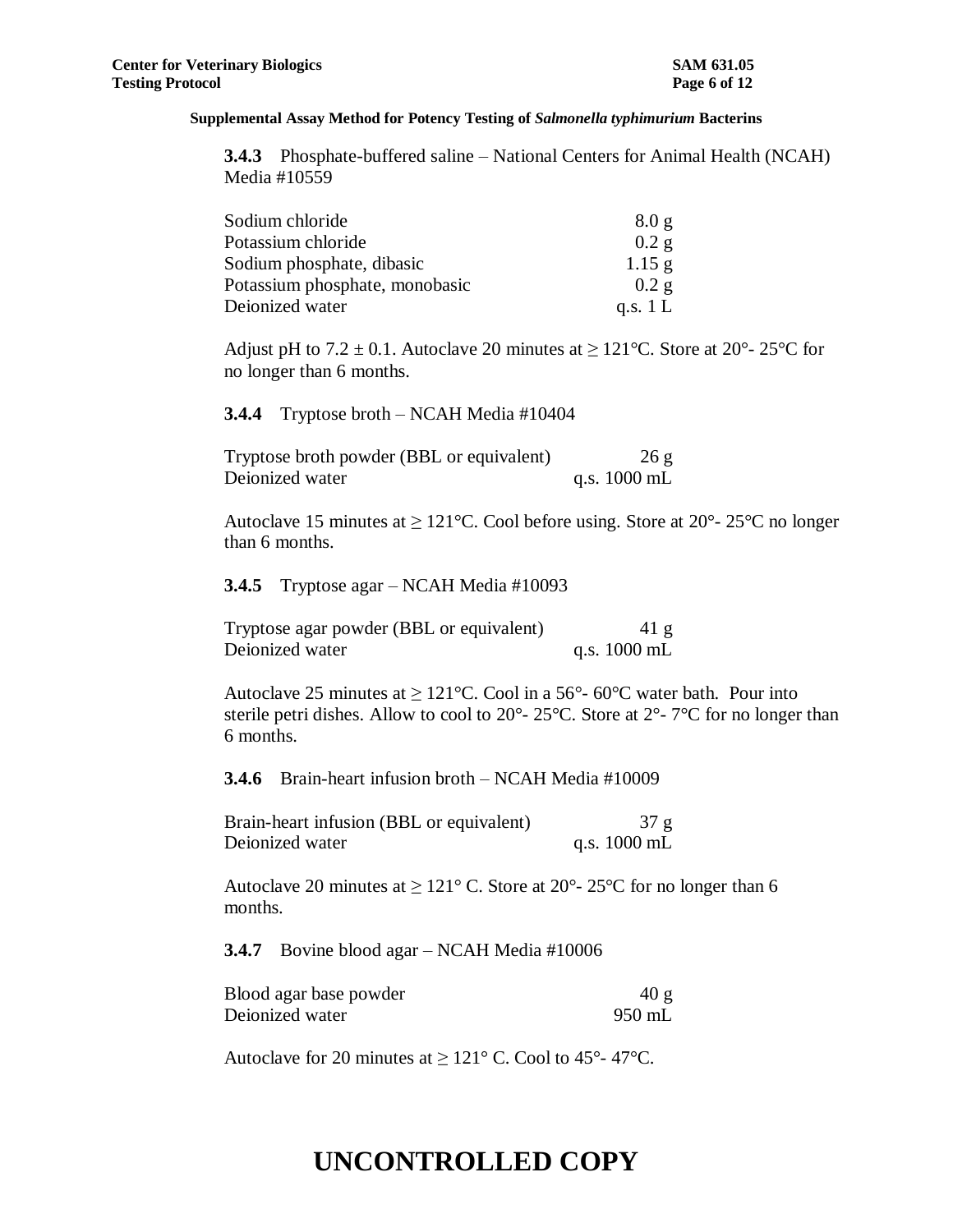Add: Defibrinated blood 50 mL

Pour into sterile petri dishes. Allow to cool to  $20^{\circ}$ -  $25^{\circ}$ C. Store at  $2^{\circ}$ -  $7^{\circ}$ C for no longer than 6 months.

#### **4. Performance of the Test**

#### **4.1 Vaccination of test animals**

**4.1.1** Check the label on each product and Section VI of the current Outline of Production to confirm identity and dose volume.

**4.1.2** Test each test bacterin and the reference bacterin at 3 tenfold dilutions. Typically, test the bacterins at 1:10, 1:100, and 1:1000 dilutions. Refer to the current reagent information sheet for any starting dilutions of the reference bacterin. It is permissible to make tenfold dilutions other than those described as long as the reference and test bacterins are tested at the same dilutions. For viscous bacterins, it is advisable to start at 1:2 or 1:3, and make tenfold dilutions from this starting point, to increase injectability of the product at the low dilution.

**4.1.3** Thoroughly mix product by inverting end-to-end at least 10 times. Make the appropriate tenfold dilutions of the reference bacterin as specified on the reagent information sheet. Make identical tenfold dilutions of the test bacterin(s) in the diluent approved in the specific Outline of Production for that product. (Some oil-adjuvanted products require oil-based diluents.) Place each dilution in a separate sterile injection vial. Prepare dilutions immediately prior to use; do not store in diluted form.

**4.1.4** Vaccinate separate groups of 20 mice with each of the test bacterin dilutions and reference bacterin dilutions. For reference bacterin groups, inject each mouse intraperitoneally with the dose supplied on the reagent information sheet. Inject test bacterins intraperitoneally at a dose volume that corresponds to 1/20 of the lowest dose recommended on the product label or Section VI of the current Outline of Production. This volume must not be  $\leq 0.1$  mL.

**Note: It is permissible to vaccinate a few extra mice in each group to compensate for any potential deaths that may occur prior to challenge and are not related to vaccination. However, if extra mice are vaccinated, all surviving at the time of challenge must be challenged with live**  *S. typhimurium* **and included in data calculations.**

**4.1.5** Revaccinate the mice in a similar manner 14 days after the first vaccination.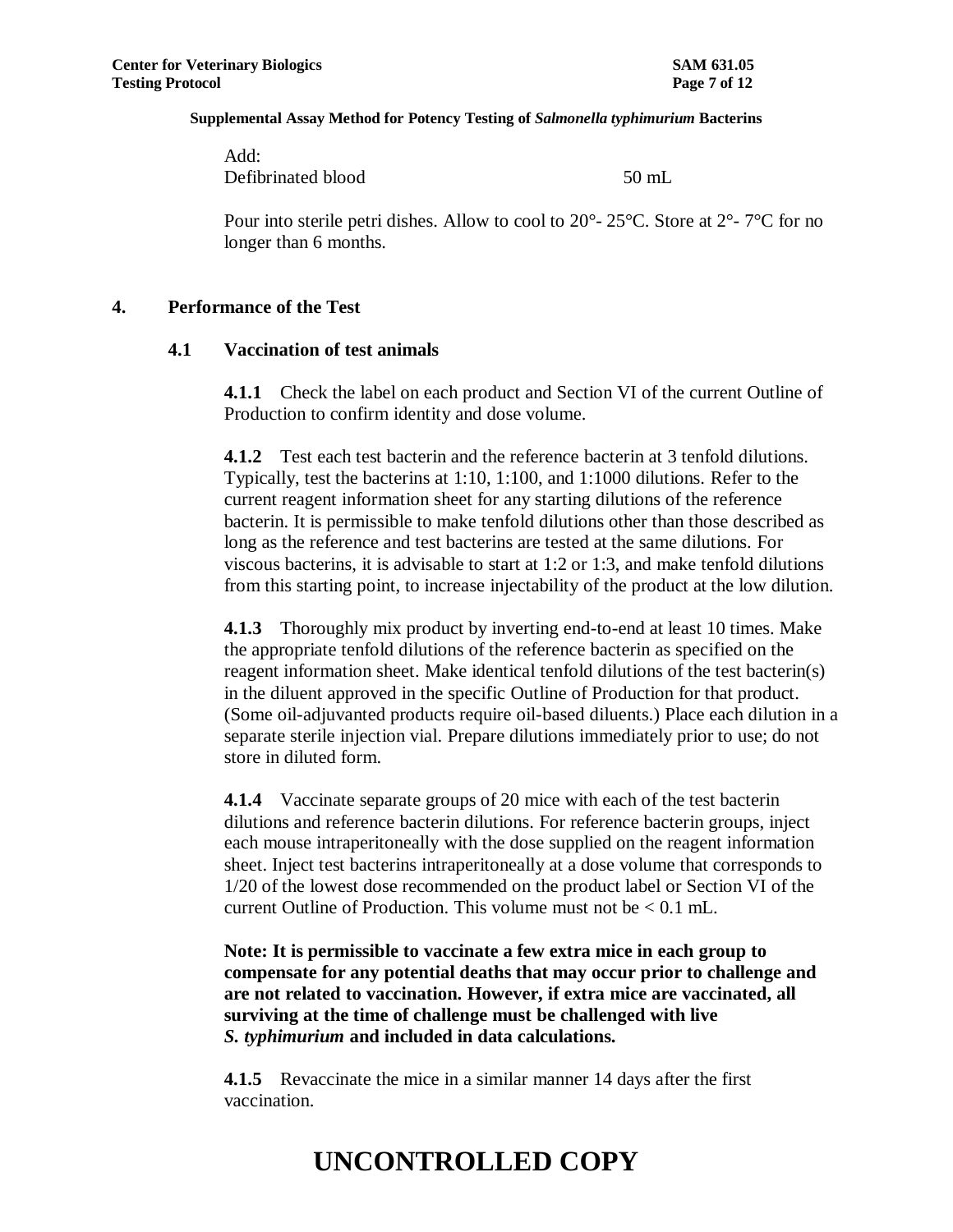**4.1.6** Retain 30 non-vaccinated mice to determine  $LD_{50}$  of the challenge.

### **4.2 Preparation of challenge in a biological safety cabinet**

**4.2.1** Reconstitute a vial of challenge in 1 mL tryptose broth.

**4.2.2** Inoculate 3 tubes containing 10 mL of brain-heart infusion broth with 500 µL of reconstituted culture.

**4.2.3** Incubate the inoculated tubes at 35°- 37°C for 16 to 20 hours.

**4.2.4** Perform a Gram stain on the overnight culture, using standard methods. If the bacteria in the Gram stain are short, Gram negative rods (evidence of pure culture), proceed to the next step. If the challenge appears contaminated, discard affected tubes.

**4.2.5** Adjust the density of the overnight culture to 57-61% T at 620 nm using a Spectronic 20D+ spectrophotometer. Dilute the culture, as needed, with tryptose broth. Place the culture in a 13 x 100-mm screw-cap tube for spectrophotometric determination. Use sterile tryptose broth in a 13 x 100-mm tube as a blank for the spectrophotometer.

**4.2.6** Prepare a 10-1 dilution of the standardized culture in tryptose broth. **This inoculum is used to challenge the mice.** Dispense challenge liquid into a serum vial and seal with a rubber stopper and aluminum ring.

**4.2.7** Prepare additional tenfold dilutions of the standardized culture for LD<sub>50</sub> determination (10<sup>-3</sup> to 10<sup>-5</sup>) and postinoculation plate count (10<sup>-5</sup> to 10<sup>-7</sup>). Dispense an aliquot of each  $LD_{50}$  dilution in a separate serum vial and seal. Alternatively, save an aliquot of the challenge inoculum or  $10<sup>-5</sup>$  dilution to prepare the additional plate count dilutions later (see **Section 4.4.1**).

**4.2.8** Place the vial(s) of challenge inoculum and additional dilution tubes on ice. Keep on ice through challenge procedure and until culture is added to plates for postinoculation plate count.

### **4.3 Timing and administration of challenge**

**4.3.1** Challenge all vaccinates 7 to 10 days after the second vaccination.

**4.3.2** Challenge non-vaccinated LD<sub>50</sub> controls at the same time as the vaccinates.

**4.3.3** Inoculate each vaccinated mouse with 0.25 mL of challenge inoculum intraperitoneally, using a 1-mL tuberculin syringe and 26-gauge, 3/8-inch needle.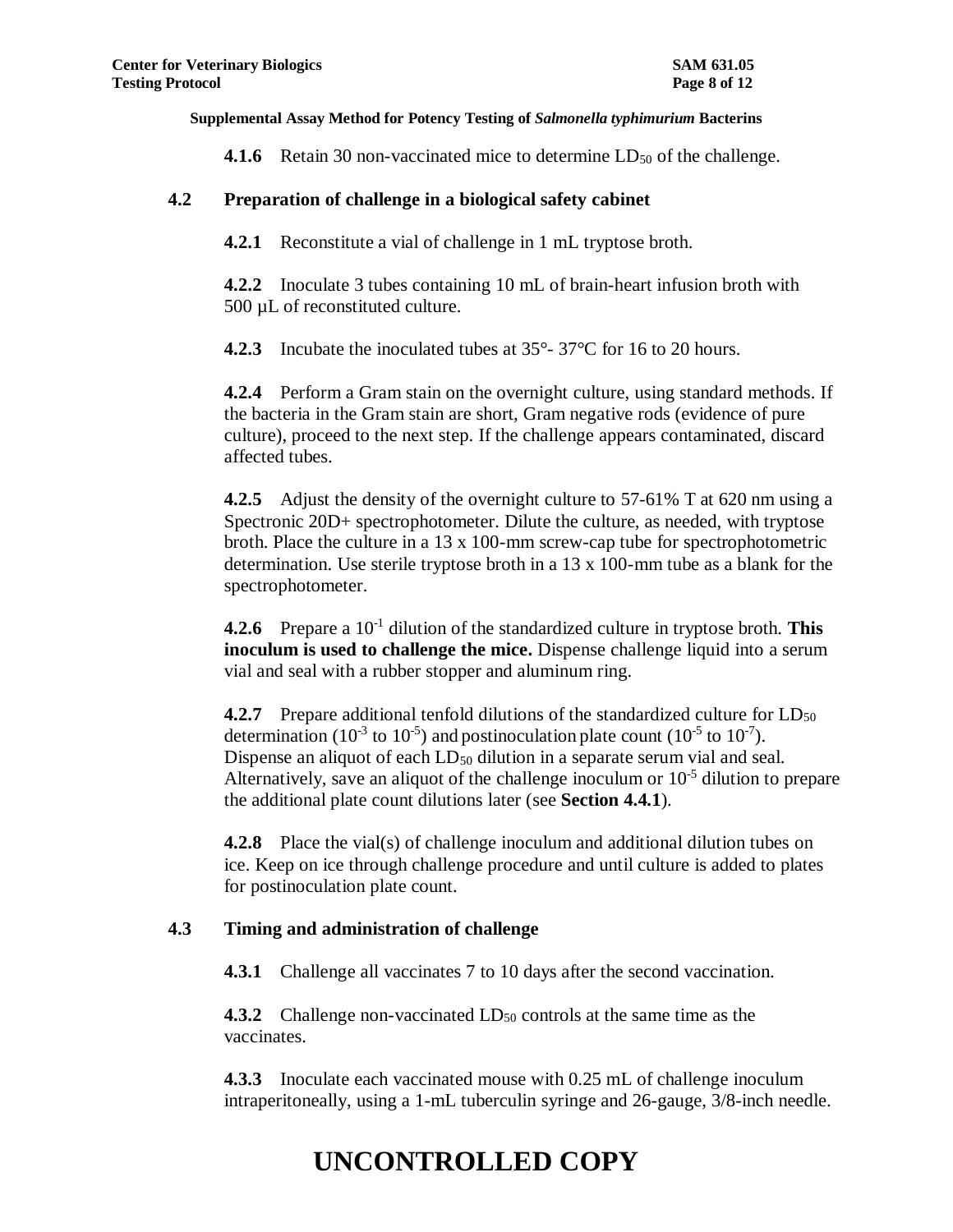**4.3.4** Inoculate separate groups of 10 non-vaccinated control mice intraperitoneally with  $0.25$  mL of each of the  $LD_{50}$  dilutions.

#### **4.4 Postinoculation plate count in a biological safety cabinet**

**4.4.1** After mice are challenged, prepare  $10^{-5}$  to  $10^{-7}$  tenfold dilutions using tryptose broth diluent (if not previously prepared in **Section 4.2.7**).

**4.4.2** All bacterial suspensions must be mixed well prior to placing an aliquot on an agar plate. Plate each dilution in triplicate using 0.1 mL on bovine blood agar or tryptose agar. Inoculum must be spread evenly on the surface of the agar plates and not allowed to pool around the edges. Complete all plate inoculations within 1 hour of challenge.

**4**.**4.3** Incubate the plates aerobically at 35°- 37°C for 18 to 30 hours.

**4.4.4** Using the dilution yielding 30-300 colonies per plate, calculate the colony forming units (CFU)/challenge dose according to the following formula:

| Colony count |                 |               | Challenge |           | Challenge   |      |
|--------------|-----------------|---------------|-----------|-----------|-------------|------|
| sum          |                 |               | dilution  |           | vol. $(mL)$ | CFU  |
| Number of    | Dilution factor | Plated volume |           | $\Lambda$ | Dose        | Dose |
| plates       | plated          | (mL)          |           |           |             |      |

**4.4.5** Record the plate count (CFU/dose) of the challenge on the test result form. This information is for informational purposes to track trends and to troubleshoot problem tests. The 9 CFR does not specify a minimum or maximum CFU/dose for this test.

### **4.5 Observation of mice after challenge**

**4.5.1** Observe the mice up to twice daily for 14 days after challenge. Record deaths and euthanize any moribund mice as recommended by the Institutional Animal Care and Use Committee.

**4.5.2** If deaths occurring after challenge are suspected to be due to causes other than salmonellosis, necropsy such mice to determine the cause of death. If cause of death is unrelated to vaccination and/or challenge, do not include the deaths in the total deaths for the test.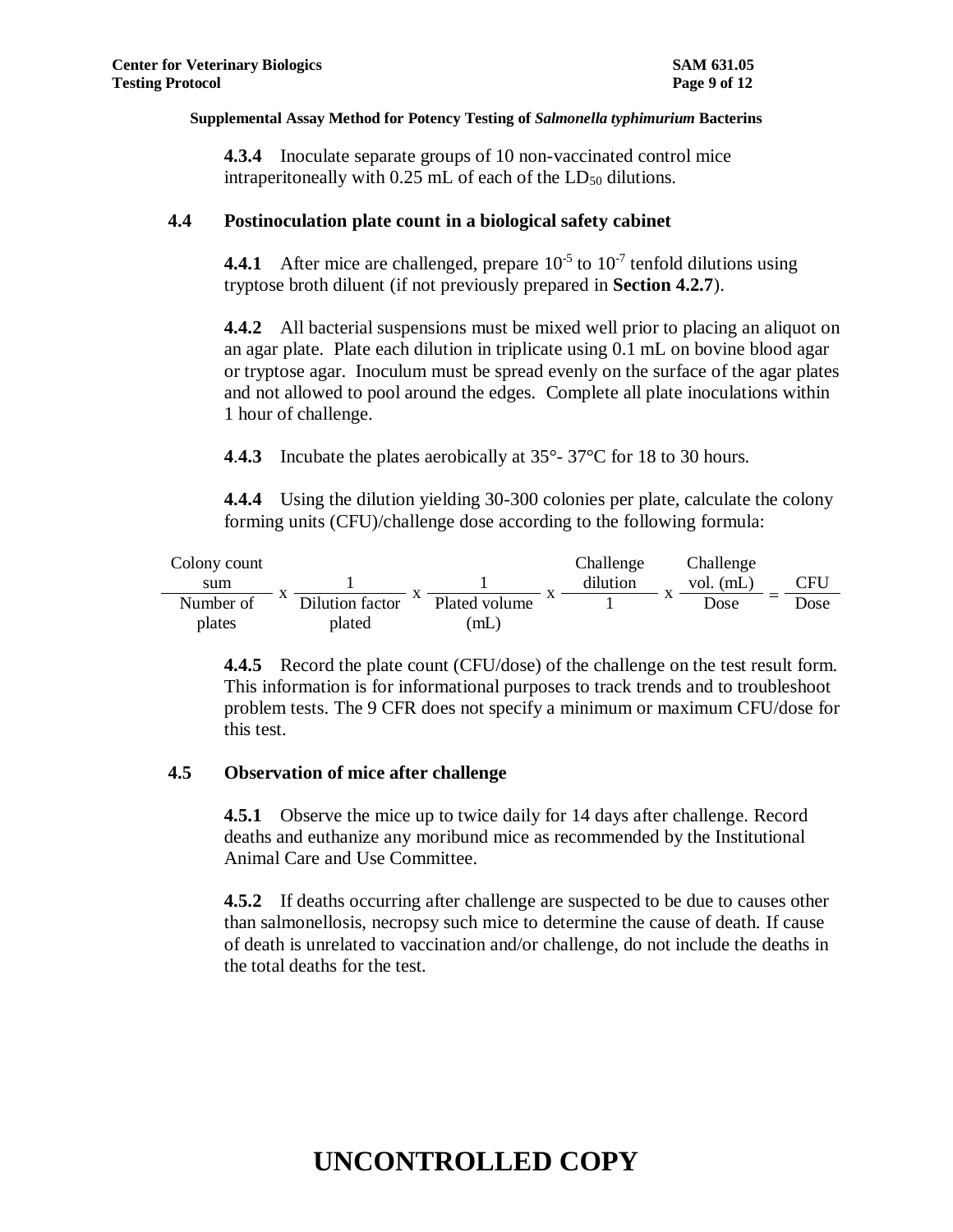#### **5. Interpretation of the Test Results**

Interpret the test as prescribed in 9 CFR 113.120.

**5.1** Calculate the  $LD_{50}$  (theoretical dose/dilution at which the challenge would be lethal to 50% of the control mice) of the challenge inoculum using the Reed-Muench or Spearman-Kärber method of estimation. A valid test must have an  $LD_{50}$  between 100 and 10,000.

**5.2** Calculate the PD<sub>50</sub> of the reference bacterin and each test bacterin (theoretical dose/dilution at which the bacterin would protect 50% of the mice) using the Reed-Muench or Spearman-Kärber method of estimation.

**5.3** At least 2 dilutions of the reference shall protect  $> 0\%$  and  $< 100\%$  of the mice for a valid test. The lowest dilution of the reference shall protect  $>$  50% of the mice and the highest dilution of the reference shall protect  $<$  50% of the mice.

**5.4** If the PD<sub>50</sub> of the reference cannot be calculated because the lowest dilution tested protects < 50% of the mice, the serial may be retested, *provided the following:*

**1.** If the serial is not retested, it is unsatisfactory.

**2**. If the protection provided by the lowest dilution of the standard exceeds that provided by the lowest dilution of the test serial by at least 6 mice, the test serial is unsatisfactory without additional testing.

**3.** If the total number of mice protected by the reference (sum of survivors in all dilution groups) exceeds the total number protected by the test serial by 8 mice or more, the test serial is unsatisfactory without additional testing.

**5.5** If the PD<sub>50</sub> of the test serial in a valid test cannot be calculated because the highest dilution protected more than 50% of the mice, the serial is satisfactory without further testing.

**5.6** Divide the PD<sub>50</sub> of each test serial by the PD<sub>50</sub> of the reference to calculate the relative potency (RP) for each serial.

**5.7** If the RP of the test serial(s) is  $\geq$  0.3, the serial is satisfactory.

**5.8** If the RP of the test serial(s) is  $\lt 0.3$ , the test serial is unsatisfactory.

**5.9** A test serial with an RP < 0.3 may be retested by conducting 2 independent replicate tests in a manner identical to the initial test. Calculate the results of the retests in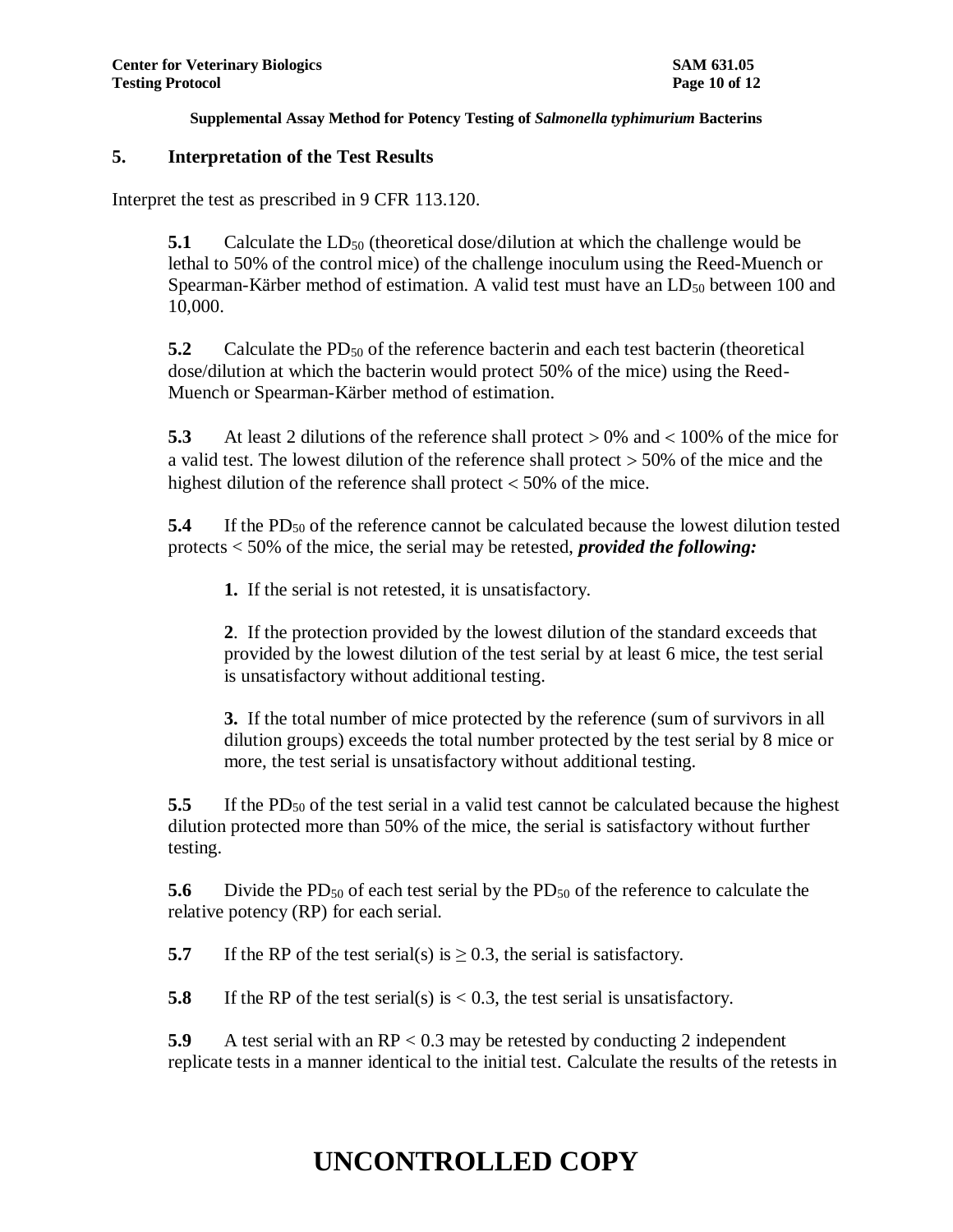the following manner:

- **1.** Average the RP values of the retests.
- **2.** If the average RP of the retests is  $< 0.3$ , the serial is unsatisfactory.

**3.** If the average RP of the retests is  $\geq 0.3$  AND the RP obtained in the original test is  $1/3$  than the average (RP) of the retests, the test bacterin is satisfactory. Consider the initial test to be the result of test system error.

**4.** If the average of the retests is  $\geq 0.3$  BUT the RP of the original test is  $> 1/3$  of the average RP of the retests, calculate a new average RP using the RP values obtained in all tests (original plus retests). If the new average RP is  $\geq$  0.3, the test bacterin is satisfactory. If the new average RP is  $< 0.3$ , the test bacterin is unsatisfactory.

### **6. Report of Test Results**

Report results of the test(s) as described by standard operating procedures.

### **7. References**

**7.1** Title 9, *Code of Federal Regulations*, part 113.120, U.S. Government Printing Office, Washington, DC.

**7.2** Reed LJ, Muench H, 1938. A simple method of estimating 50% endpoints. *Am J Hygiene*, 27: 493-497.

### **8. Summary of Revisions**

### **Version .05**

• The Section Leader and Director information has been updated.

### **Version .04**

• The CVB no longer provides the qualified reference bacterin. The SAM was updated to reflect this change.

### **Version .03**

• The Contact information has been updated.